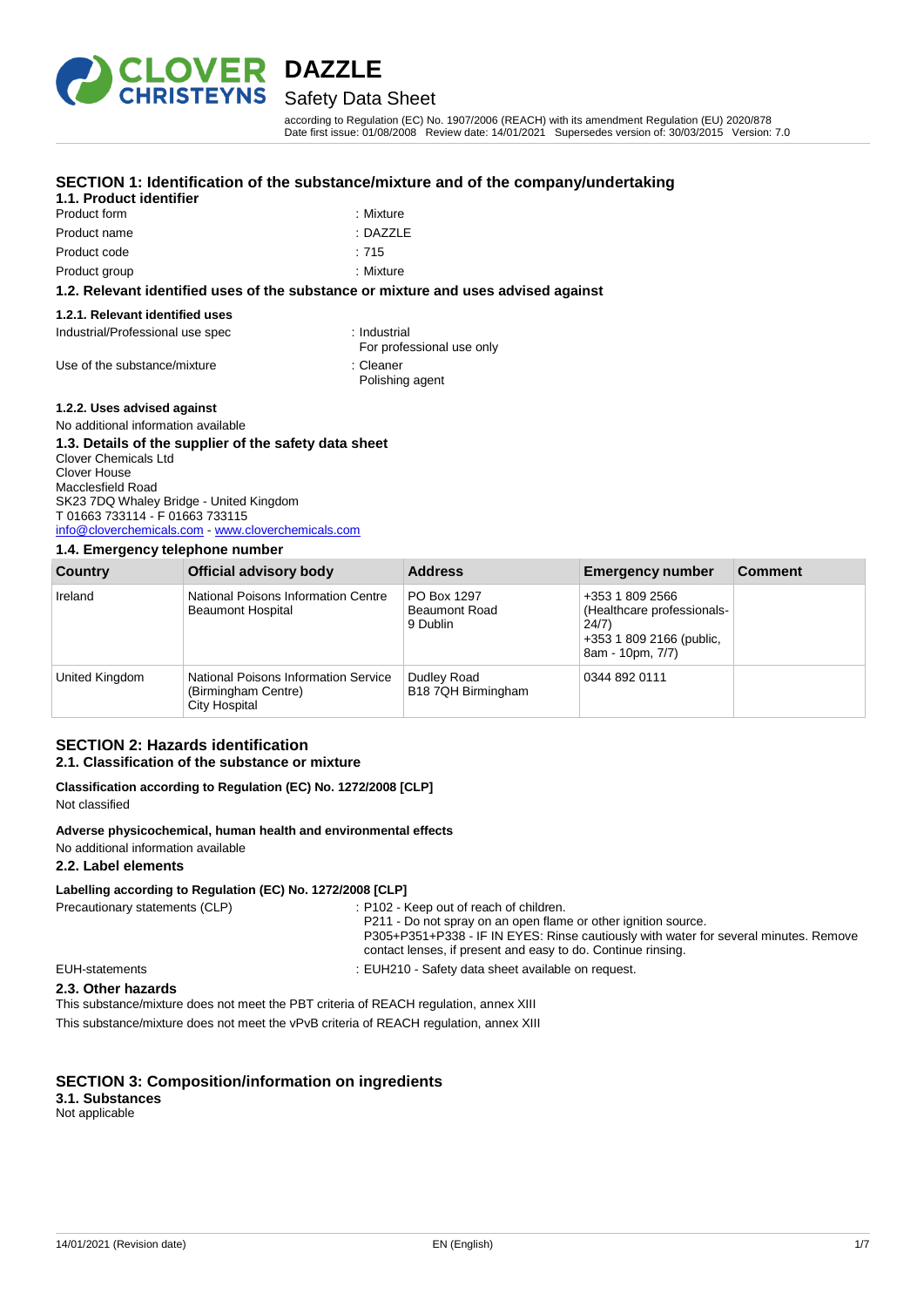## Safety Data Sheet

according to Regulation (EC) No. 1907/2006 (REACH) with its amendment Regulation (EU) 2020/878

Emergency procedures **in the case of the Contract Execute** : Evacuate unnecessary personnel.

### **3.2. Mixtures**

| <b>Name</b>                                                                                                         | <b>Product identifier</b>                                                   | $\frac{9}{6}$ | <b>Classification according to</b><br><b>Regulation (EC) No.</b><br>1272/2008 [CLP] |
|---------------------------------------------------------------------------------------------------------------------|-----------------------------------------------------------------------------|---------------|-------------------------------------------------------------------------------------|
| Naphtha (petroleum), hydrotreated heavy<br>HYDROCARBONS, C9-C11, N-<br>ALKANES, ISOALKANES CYCLICS,<br><2%AROMATICS | (CAS-no) 64742-48-9<br>(Einecs nr) 919-857-5<br>(REACH-no) 01-2119463258-33 | $5 - 10$      | Flam. Lig. 3, H226<br>STOT SE 3. H336<br>Asp. Tox. 1, H304                          |

Full text of H-statements: see section 16

### **SECTION 4: First aid measures**

| 4.1. Description of first aid measures                                                                                    |                                                                                                                                                                          |
|---------------------------------------------------------------------------------------------------------------------------|--------------------------------------------------------------------------------------------------------------------------------------------------------------------------|
| General advice                                                                                                            | : Never give anything by mouth to an unconscious person. If you feel unwell, seek medical<br>advice (show the label where possible).                                     |
| Inhalation                                                                                                                | : Allow affected person to breathe fresh air. Allow the victim to rest.                                                                                                  |
| Skin contact                                                                                                              | : Remove affected clothing and wash all exposed skin area with mild soap and water,<br>followed by warm water rinse.                                                     |
| Eye contact                                                                                                               | : Rinse immediately with plenty of water. Obtain medical attention if pain, blinking or redness<br>persists.                                                             |
| Ingestion                                                                                                                 | : Rinse mouth. Do NOT induce vomiting. Obtain emergency medical attention.                                                                                               |
| 4.2. Most important symptoms and effects, both acute and delayed<br>Acute effects eyes                                    | : May cause eye irritation. Redness.                                                                                                                                     |
| 4.3. Indication of any immediate medical attention and special treatment needed<br>No additional information available    |                                                                                                                                                                          |
| <b>SECTION 5: Firefighting measures</b><br>5.1. Extinguishing media                                                       |                                                                                                                                                                          |
| Suitable extinguishing media                                                                                              | : Use extinguishing media appropriate for surrounding fire.                                                                                                              |
| 5.2. Special hazards arising from the substance or mixture<br>Hazardous decomposition products in case of fire            | : Toxic fumes may be released. Carbon dioxide. Carbon monoxide.                                                                                                          |
| 5.3. Advice for firefighters                                                                                              |                                                                                                                                                                          |
| Firefighting instructions                                                                                                 | : Use water spray or fog for cooling exposed containers. Exercise caution when fighting any<br>chemical fire. Prevent fire fighting water from entering the environment. |
| Protection during firefighting                                                                                            | : Do not enter fire area without proper protective equipment, including respiratory protection.                                                                          |
| <b>SECTION 6: Accidental release measures</b><br>6.1. Personal precautions, protective equipment and emergency procedures |                                                                                                                                                                          |
| 6.1.1. For non-emergency personnel                                                                                        |                                                                                                                                                                          |

| 6.1.2. For emergency responders                                                                                                           |                                                                                                                                                                                                        |
|-------------------------------------------------------------------------------------------------------------------------------------------|--------------------------------------------------------------------------------------------------------------------------------------------------------------------------------------------------------|
| Protective equipment                                                                                                                      | : Equip cleanup crew with proper protection.                                                                                                                                                           |
| Emergency procedures                                                                                                                      | : Ventilate area.                                                                                                                                                                                      |
| 6.2. Environmental precautions<br>Prevent entry to sewers and public waters. Notify authorities if liquid enters sewers or public waters. |                                                                                                                                                                                                        |
| 6.3. Methods and material for containment and cleaning up<br>Methods for cleaning up                                                      | : Soak up spills with inert solids, such as clay or diatomaceous earth as soon as possible.<br>Collect spillage. Store away from other materials.                                                      |
| 6.4. Reference to other sections<br>See Heading 8. Exposure controls and personal protection.                                             |                                                                                                                                                                                                        |
| <b>SECTION 7: Handling and storage</b><br>7.1. Precautions for safe handling                                                              |                                                                                                                                                                                                        |
| Precautions for safe handling                                                                                                             | : Wash hands and other exposed areas with mild soap and water before eating, drinking or<br>smoking and when leaving work. Provide good ventilation in process area to prevent<br>formation of vapour. |
| 7.2. Conditions for safe storage, including any incompatibilities<br>Storage conditions                                                   | : Keep container tightly closed.                                                                                                                                                                       |
| Packaging materials                                                                                                                       | : Keep in original containers.                                                                                                                                                                         |
| 7.3. Specific end use(s)<br>A begin a statistic concentration and concentration of the batter                                             |                                                                                                                                                                                                        |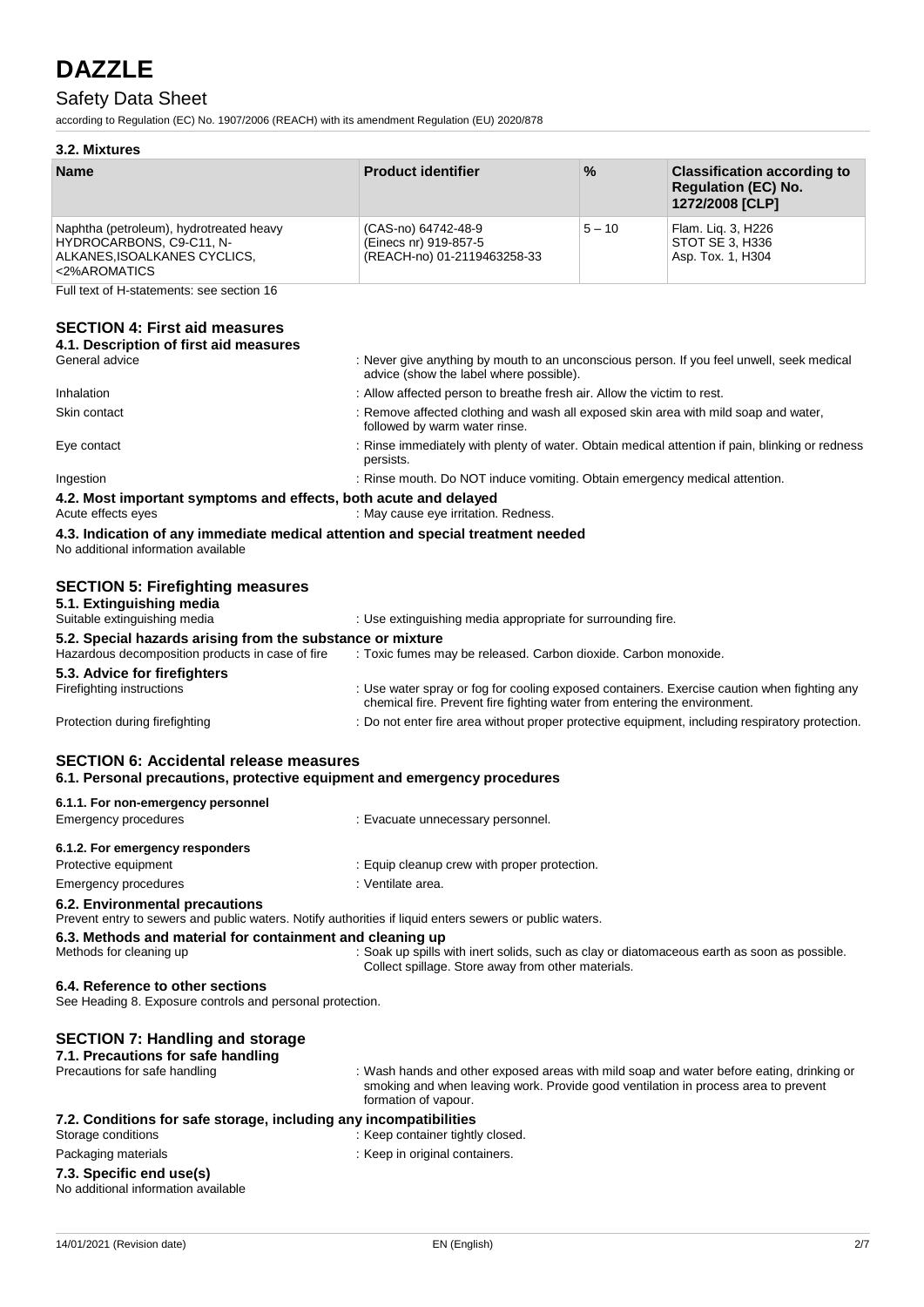### Safety Data Sheet

according to Regulation (EC) No. 1907/2006 (REACH) with its amendment Regulation (EU) 2020/878

### **SECTION 8: Exposure controls/personal protection**

#### **8.1. Control parameters**

#### **8.1.1 National occupational exposure and biological limit values**

No additional information available

#### **8.1.2. Recommended monitoring procedures**

No additional information available

#### **8.1.3. Air contaminants formed**

No additional information available

### **8.1.4. DNEL and PNEC**

No additional information available

#### **8.1.5. Control banding**

No additional information available

### **8.2. Exposure controls**

#### **8.2.1. Appropriate engineering controls**

No additional information available

#### **8.2.2. Personal protection equipment**

#### **Personal protective equipment:**

Avoid all unnecessary exposure.

#### **8.2.2.1. Eye and face protection**

#### **Eye protection:**

Chemical goggles or safety glasses

#### **8.2.2.2. Skin protection**

No additional information available

#### **8.2.2.3. Respiratory protection**

No additional information available

#### **8.2.2.4. Thermal hazards**

No additional information available

#### **8.2.3. Environmental exposure controls**

#### **Other information:**

Do not eat, drink or smoke during use.

#### **SECTION 9: Physical and chemical properties 9.1. Information on basic physical and chemical properties** Physical state

| i iiyoival olalu            | . Liyuiu            |
|-----------------------------|---------------------|
| Colour                      | : Colourless.       |
| Physical state/form         | : Liquid.           |
| Odour                       | : Characteristic.   |
| Odour threshold             | : Not available     |
| Melting point/range         | : $< 0 °C$          |
| Freezing point              | : Not available     |
| Boiling point/Boiling range | : < 100 °C          |
| Flammability                | : Non flammable.    |
| <b>Explosive limits</b>     | : Not available     |
| Lower explosive limit (LEL) | : Not available     |
| Upper explosive limit (UEL) | : Not available     |
| Flash point                 | : 66.5 $^{\circ}$ C |
| Autoignition temperature    | : Not available     |
| Decomposition temperature   | : Not available     |
| рH                          | : Not available     |
| Viscosity, kinematic        | : Not available     |
|                             |                     |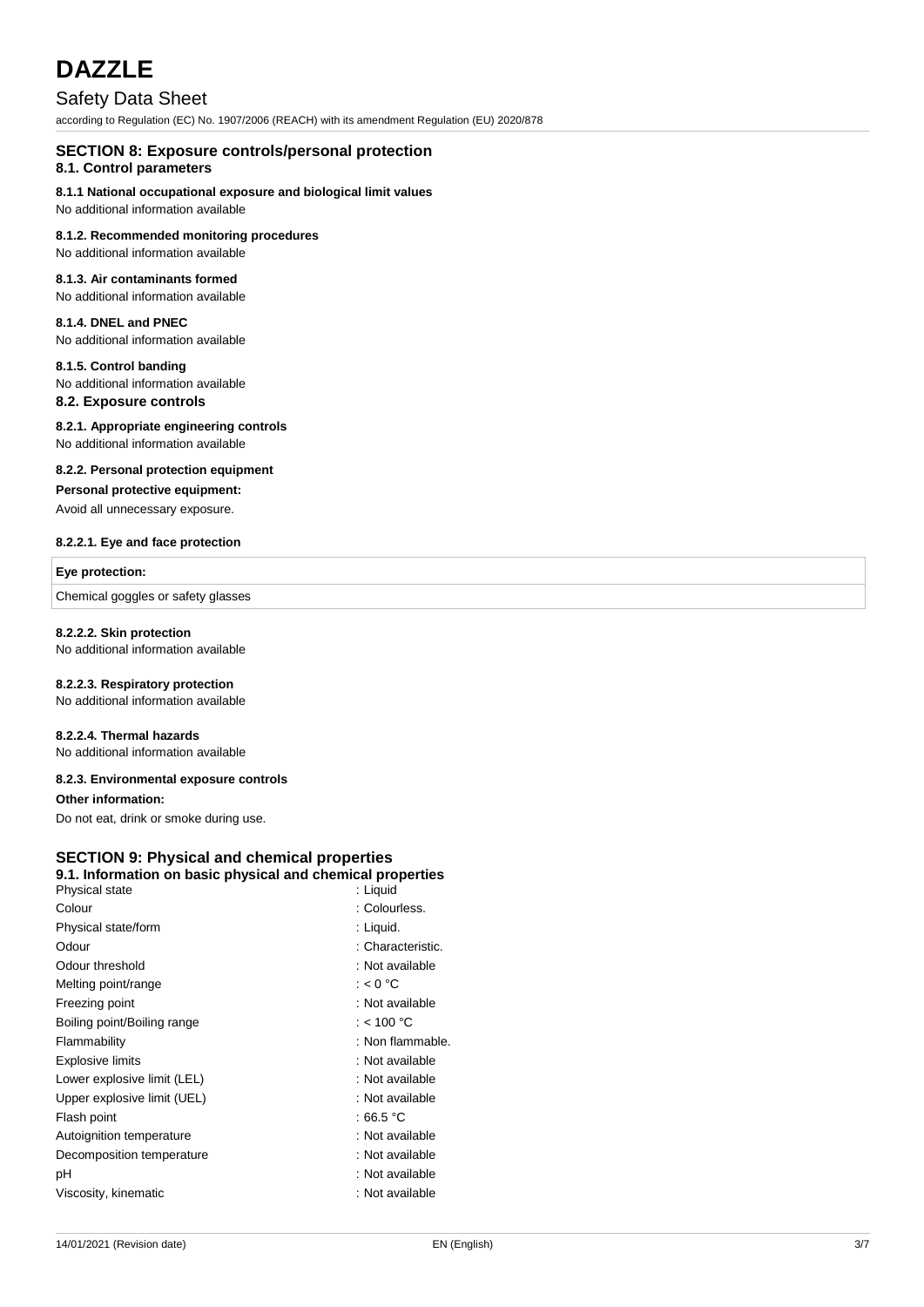### Safety Data Sheet

according to Regulation (EC) No. 1907/2006 (REACH) with its amendment Regulation (EU) 2020/878

| Solubility                                      | : insoluble in water. |
|-------------------------------------------------|-----------------------|
| Partition coefficient n-octanol/water (Log Kow) | : Not available       |
| Vapour pressure                                 | : Not available       |
| Vapour pressure at 50 °C                        | : Not available       |
| Density                                         | : Not available       |
| Relative density                                | : 0.822               |
| Relative vapour density at 20 °C                | : Not available       |
| Particle size                                   | : Not applicable      |
| Particle size distribution                      | : Not applicable      |
| Particle shape                                  | : Not applicable      |
| Particle aspect ratio                           | : Not applicable      |
| Particle aggregation state                      | : Not applicable      |
| Particle agglomeration state                    | : Not applicable      |
| Particle specific surface area                  | : Not applicable      |
| Particle dustiness                              | : Not applicable      |
| 9.2. Other information                          |                       |

#### **9.2.1. Information with regard to physical hazard classes**

No additional information available

#### **9.2.2. Other safety characteristics**

|  | VOC content |
|--|-------------|
|--|-------------|

 $: 90$  g/l

#### **SECTION 10: Stability and reactivity 10.1. Reactivity**

No additional information available **10.2. Chemical stability** Stable under normal conditions.

#### **10.3. Possibility of hazardous reactions**

No dangerous reactions known under normal conditions of use.

**10.4. Conditions to avoid** Open flame. **10.5. Incompatible materials** No additional information available

**10.6. Hazardous decomposition products** fume. Carbon monoxide. Carbon dioxide.

#### **SECTION 11: Toxicological information 11.1. Information on hazard classes as defined in Regulation (EC) No 1272/2008**

| Acute toxicity (oral)       | : Not classified |
|-----------------------------|------------------|
| Acute toxicity (dermal)     | : Not classified |
| Acute toxicity (inhalation) | : Not classified |

#### **Naphtha (petroleum), hydrotreated heavy HYDROCARBONS, C9-C11, N-ALKANES,ISOALKANES CYCLICS, <2%AROMATICS (64742-48-9)**

| LD50 oral rat                     | > 5000 mg/kg                                                       |
|-----------------------------------|--------------------------------------------------------------------|
| LD50 dermal rabbit                | > 3000 mg/kg                                                       |
|                                   |                                                                    |
| Skin corrosion/irritation         | : Not classified                                                   |
| Additional information            | : Based on available data, the classification criteria are not met |
| Serious eye damage/irritation     | : Not classified                                                   |
| Additional information            | : Based on available data, the classification criteria are not met |
| Respiratory or skin sensitisation | : Not classified                                                   |
| Additional information            | : Based on available data, the classification criteria are not met |
| Germ cell mutagenicity            | : Not classified                                                   |
| Additional information            | : Based on available data, the classification criteria are not met |
| Carcinogenicity                   | : Not classified                                                   |
| Additional information            | : Based on available data, the classification criteria are not met |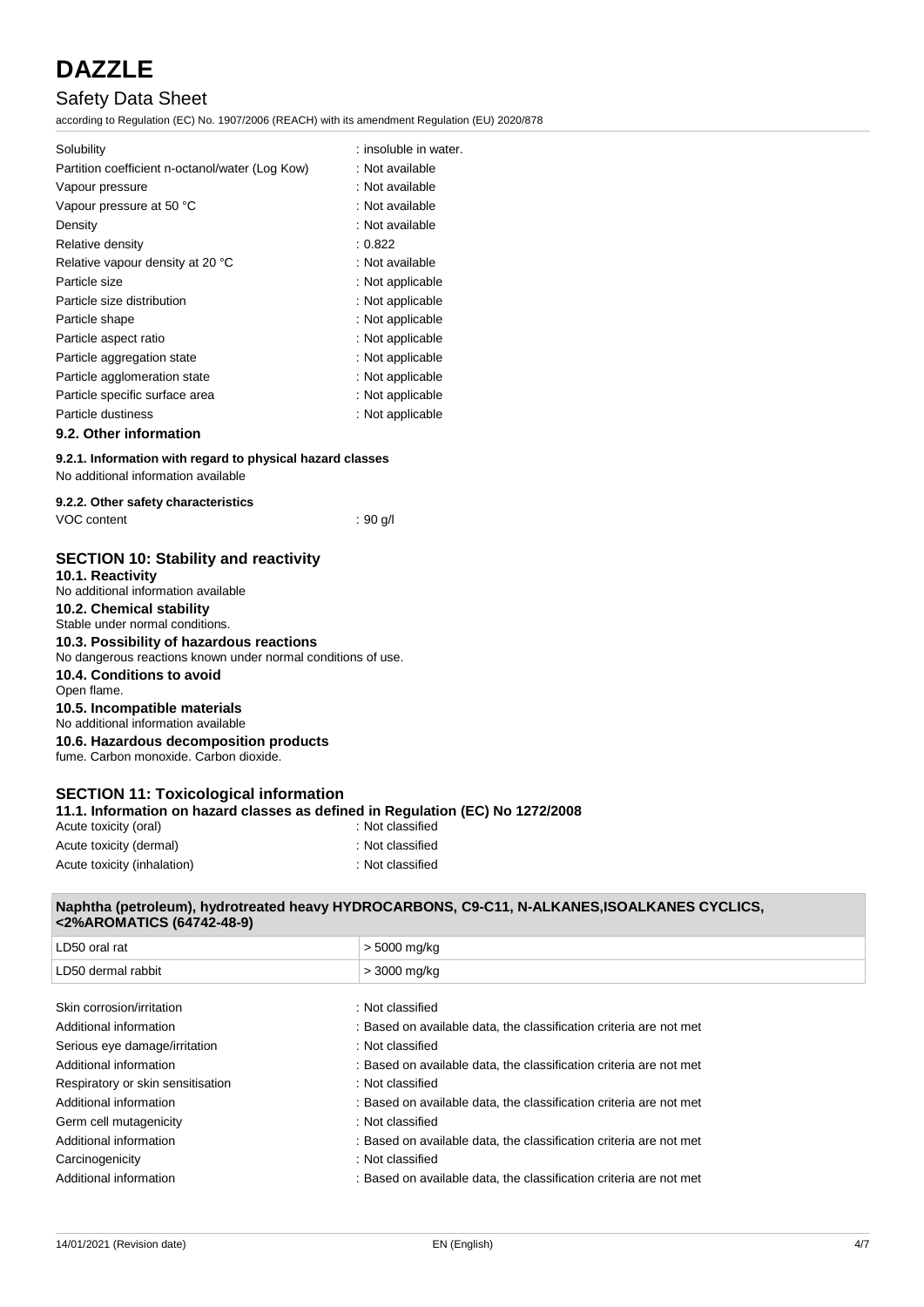### Safety Data Sheet

according to Regulation (EC) No. 1907/2006 (REACH) with its amendment Regulation (EU) 2020/878

| Reproductive toxicity<br>Additional information | : Not classified<br>: Based on available data, the classification criteria are not met |
|-------------------------------------------------|----------------------------------------------------------------------------------------|
| STOT-single exposure                            | : Not classified                                                                       |
| Additional information                          | : Based on available data, the classification criteria are not met                     |

#### **Naphtha (petroleum), hydrotreated heavy HYDROCARBONS, C9-C11, N-ALKANES,ISOALKANES CYCLICS, <2%AROMATICS (64742-48-9)**

| STOT-single exposure                                                                                                                  | May cause drowsiness or dizziness.                                                          |
|---------------------------------------------------------------------------------------------------------------------------------------|---------------------------------------------------------------------------------------------|
| STOT-repeated exposure                                                                                                                | : Not classified                                                                            |
| Additional information                                                                                                                | : Based on available data, the classification criteria are not met                          |
| Aspiration hazard                                                                                                                     | : Not classified                                                                            |
| Additional information                                                                                                                | : Based on available data, the classification criteria are not met                          |
| 11.2. Information on other hazards                                                                                                    |                                                                                             |
| 11.2.1. Endocrine disrupting properties                                                                                               |                                                                                             |
| 11.2.2 Other information                                                                                                              |                                                                                             |
| Potential adverse human health effects and<br>symptoms                                                                                | : Based on available data, the classification criteria are not met                          |
| <b>SECTION 12: Ecological information</b><br>12.1. Toxicity                                                                           |                                                                                             |
| Hazardous to the aquatic environment, short-term<br>(acute)                                                                           | : Not classified                                                                            |
| Hazardous to the aquatic environment, long-term<br>(chronic)                                                                          | : Not classified                                                                            |
| 12.2. Persistence and degradability                                                                                                   |                                                                                             |
| <b>DAZZLE</b>                                                                                                                         |                                                                                             |
| Persistence and degradability                                                                                                         | Biodegradable.                                                                              |
| <2%AROMATICS (64742-48-9)                                                                                                             | Naphtha (petroleum), hydrotreated heavy HYDROCARBONS, C9-C11, N-ALKANES,ISOALKANES CYCLICS, |
| Persistence and degradability                                                                                                         | Not established.                                                                            |
| 12.3. Bioaccumulative potential                                                                                                       |                                                                                             |
| <b>DAZZLE</b>                                                                                                                         |                                                                                             |
| Bioaccumulative potential                                                                                                             | No bioaccumulation.                                                                         |
|                                                                                                                                       |                                                                                             |
| <2%AROMATICS (64742-48-9)                                                                                                             | Naphtha (petroleum), hydrotreated heavy HYDROCARBONS, C9-C11, N-ALKANES,ISOALKANES CYCLICS, |
| Bioaccumulative potential                                                                                                             | Not established.                                                                            |
| 12.4. Mobility in soil<br>No additional information available<br>12.5. Results of PBT and vPvB assessment                             |                                                                                             |
| <b>DAZZLE</b>                                                                                                                         |                                                                                             |
| This substance/mixture does not meet the PBT criteria of REACH regulation, annex XIII                                                 |                                                                                             |
| This substance/mixture does not meet the vPvB criteria of REACH regulation, annex XIII                                                |                                                                                             |
| 12.6. Endocrine disrupting properties<br>No additional information available<br>12.7. Other adverse effects<br>Additional information | : Avoid release to the environment.                                                         |
| <b>SECTION 13: Disposal considerations</b><br>13.1. Waste treatment methods<br>Product/Packaging disposal recommendations             | : Dispose in a safe manner in accordance with local/national regulations.                   |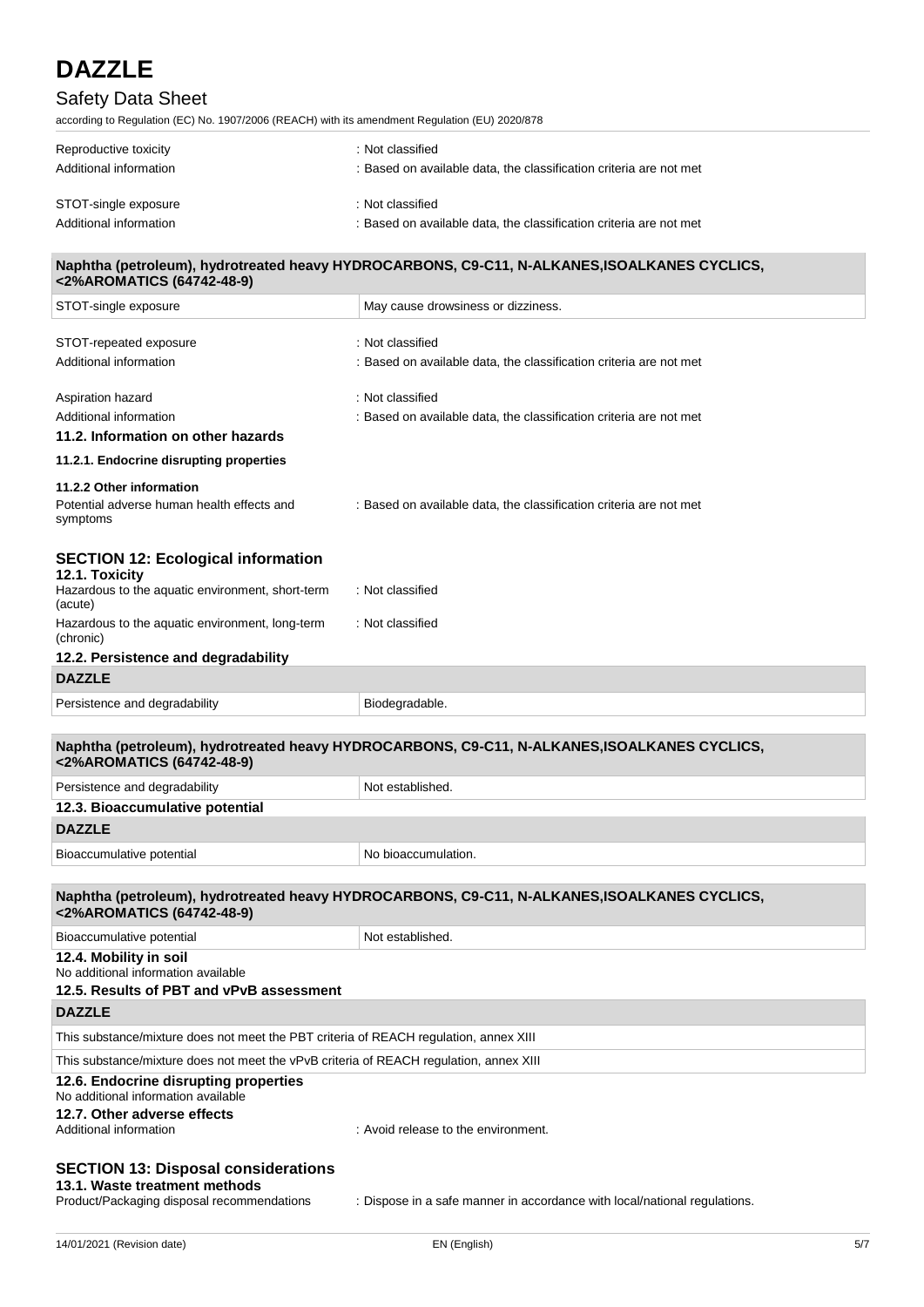### Safety Data Sheet

according to Regulation (EC) No. 1907/2006 (REACH) with its amendment Regulation (EU) 2020/878

Waste / unused products in the environment.

#### **SECTION 14: Transport information**  $I = \frac{1}{2}$

| III accoluatice Willi ADR / INDO / IATA       |               |               |
|-----------------------------------------------|---------------|---------------|
| <b>ADR</b>                                    | <b>IMDG</b>   | <b>IATA</b>   |
| 14.1. UN number or ID number                  |               |               |
| Not regulated                                 | Not regulated | Not regulated |
| 14.2. UN proper shipping name                 |               |               |
| Not regulated                                 | Not regulated | Not regulated |
| 14.3. Transport hazard class(es)              |               |               |
| Not regulated                                 | Not regulated | Not regulated |
| 14.4. Packing group                           |               |               |
| Not regulated                                 | Not regulated | Not regulated |
| <b>14.5. Environmental hazards</b>            |               |               |
| Not regulated                                 | Not regulated | Not regulated |
| Ala a complana antam cinfama atian accailabla |               |               |

No supplementary information available

#### **14.6. Special precautions for user**

**Overland transport**

Not regulated

#### **Transport by sea**

Not regulated

**Air transport**

### Not regulated

#### **14.7. Maritime transport in bulk according to IMO instruments**

Not applicable

### **SECTION 15: Regulatory information**

#### **15.1. Safety, health and environmental regulations/legislation specific for the substance or mixture**

#### **15.1.1. EU-Regulations**

Contains no REACH substances with Annex XVII restrictions

Contains no substance on the REACH candidate list

Contains no REACH Annex XIV substances

Contains no substance subject to Regulation (EU) No 649/2012 of the European Parliament and of the Council of 4 July 2012 concerning the export and import of hazardous chemicals.

Contains no substance subject to Regulation (EU) No 2019/1021 of the European Parliament and of the Council of 20 June 2019 on persistent organic pollutants

VOC content : 90 g/l

#### **15.1.2. National regulations**

No additional information available

#### **15.2. Chemical safety assessment**

No chemical safety assessment has been carried out

#### **SECTION 16: Other information**

| Data sources      | : REGULATION (EC) No 1272/2008 OF THE EUROPEAN PARLIAMENT AND OF THE COUNCIL of 16<br>December 2008 on classification, labelling and packaging of substances and mixtures, amending and<br>repealing Directives 67/548/EEC and 1999/45/EC, and amending Regulation (EC) No 1907/2006. |
|-------------------|---------------------------------------------------------------------------------------------------------------------------------------------------------------------------------------------------------------------------------------------------------------------------------------|
| Other information | None.                                                                                                                                                                                                                                                                                 |

### **Full text of H- and EUH-statements:**

| Asp. Tox. 1  | Aspiration hazard, Category 1                                          |
|--------------|------------------------------------------------------------------------|
| Flam. Liq. 3 | Flammable liquids, Category 3                                          |
| STOT SE 3    | Specific target organ toxicity — Single exposure, Category 3, Narcosis |
|              |                                                                        |